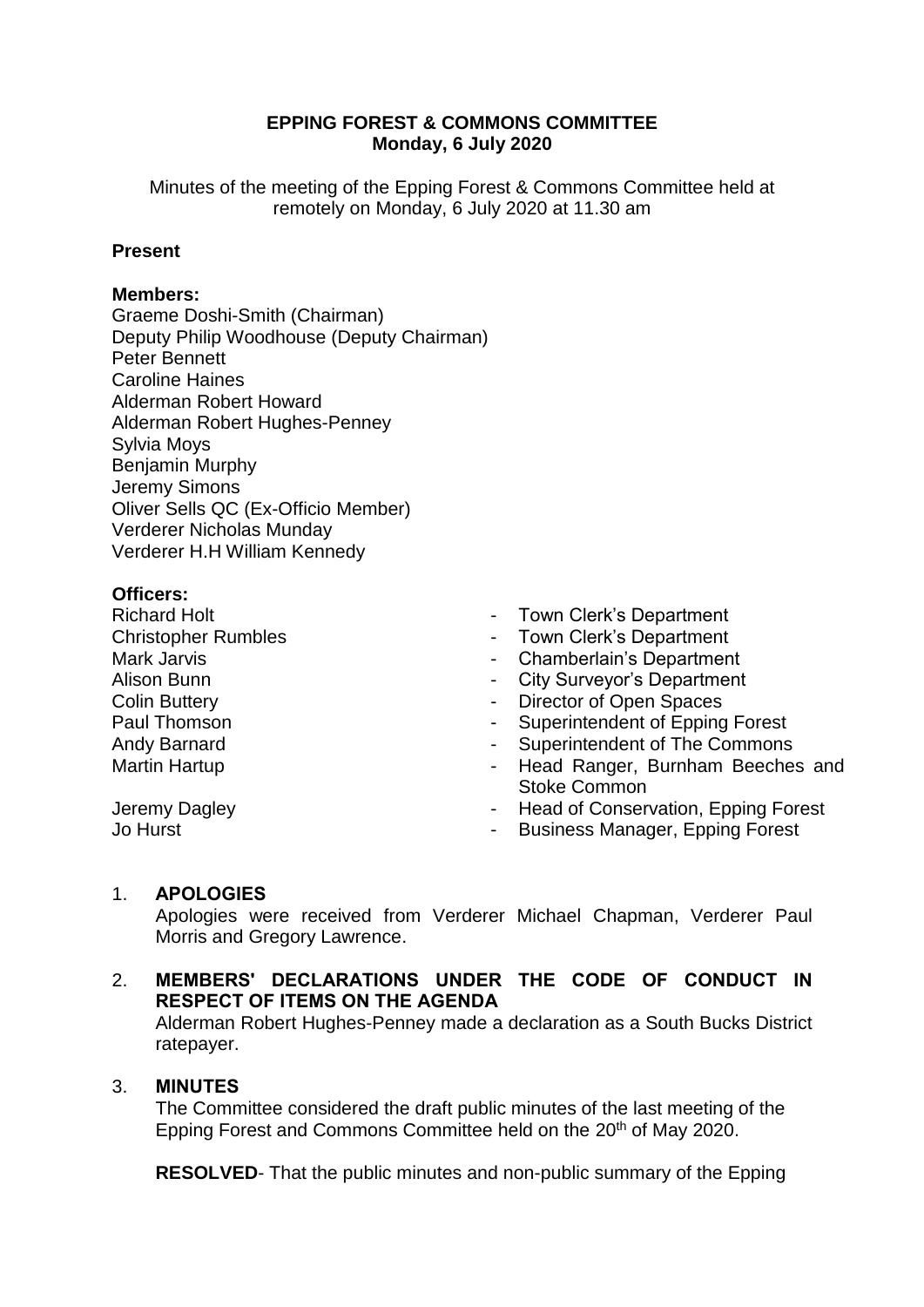Forest and Commons Committee held on the 20<sup>th</sup> of May 2020, subject the corrections specified, be approved as an accurate record.

## 4. **EPPING FOREST AND COMMONS COMMITTEE 2020 DATES**

The Committee received a report of the Town Clerk which detailed the various dates of Committee and Group meetings related to the Epping Forest and Commons Committee to be held in 2020.

The Chairman commented that the committee visits listed were unlikely to take place due to the restrictions in place to tackle the COVID pandemic.

**RESOLVED**- That the report be noted.

## 5. **EPPING FOREST AND THE COMMONS RISK MANAGEMENT REPORT**

The Committee considered a report of the Director of Open Spaces which provided an update on the management of risks undertaken by the Open Spaces Department and the Epping Forest and the Commons Divisions.

## **RESOLVED**- That: -

- I. The Epping Forest Risk Register included at Appendix 2 be approved; and
- II. That the Commons Risk Register included at Appendix 3 be approved; and
- III. That he removal of one amber risk, TC 009 Glider Operations Kenley Airfield from The Commons Risk Register, which now falls under another existing risk heading, as explained in paragraph 20 be approved; and
- IV. That the addition of one red risk; TC 011 Riddlesdown Quarry to The Commons Risk Register, as explained in paragraph 21 be approved; and
- V. That the addition of one amber risk; TC 012 Farthing Downs Cattle Grid to The Commons Risk Register, as explained in paragraph 22 be approved.

#### 6. **OPEN SPACES DEPARTMENTAL BUSINESS PLAN 2019/20 - YEAR END PERFORMANCE REPORT**

The Committee received a report of the Director of Open Spaces on the Spaces Department's delivery of its 2019/20 Business Plan. The Director of Open Spaces explained that some detailed information was due to be included once it had been finalised.

A Committee Member commented that there should be a reference to diversity concerns and highlighted the contribution of volunteers to the management of the City of London Corporation managed open spaces. The Director of Open Spaces emphasised the contribution of volunteers during the COVID pandemic and recognised there more could be done to publicise this contribution. The Chairman thanked volunteers for their contribution and agreed that a report be produced to look at promotion of the work of volunteers across all of the City of London Corporation managed open spaces.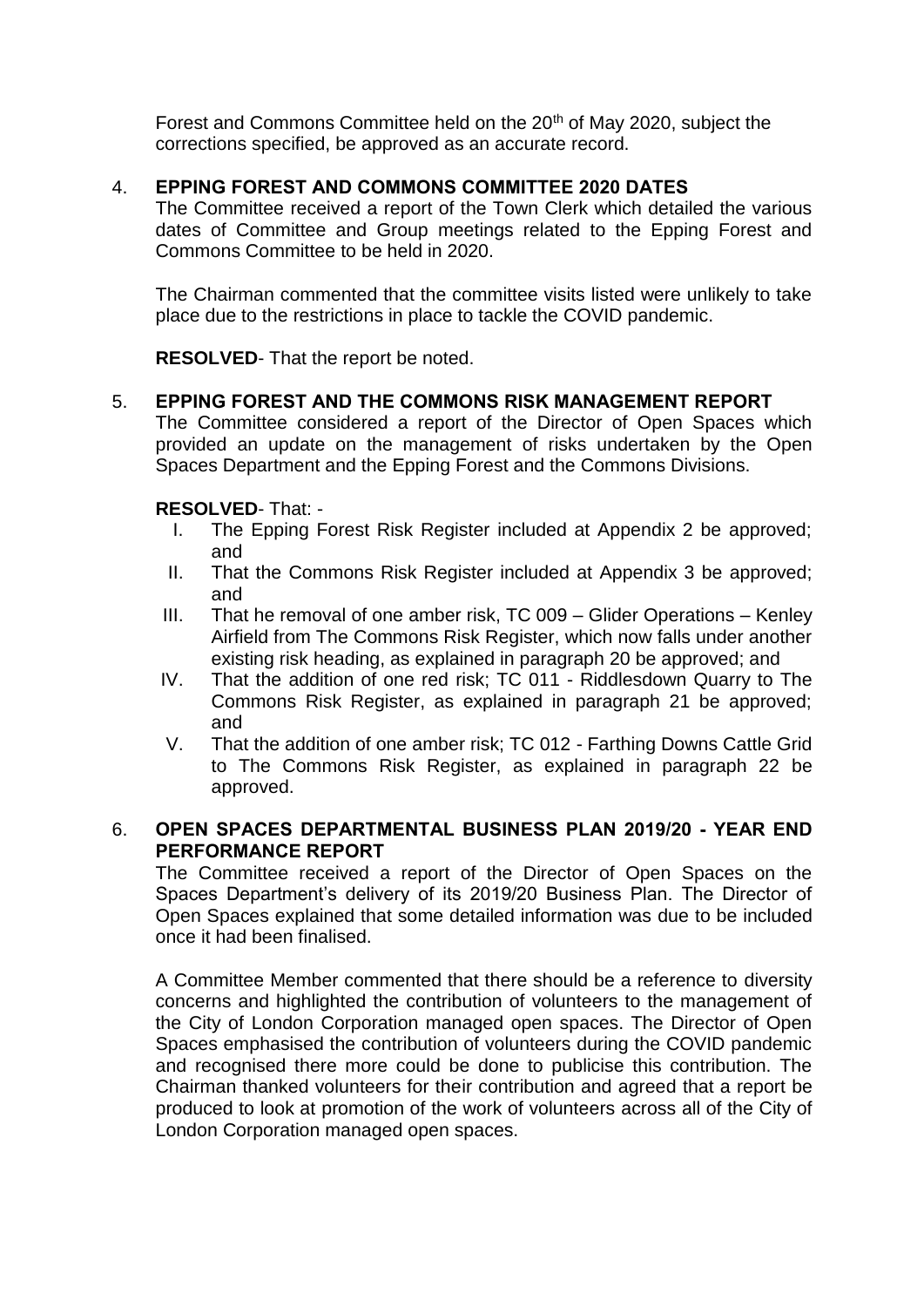Replying to a query from a Committee Member the Director of Open Spaces explained that funds from the sale of surplus properties were held centrally but noted that these funds were reflected in the capital bids process. In addition, it was confirmed that the sale of any properties considered surplus would be subject to Committee approval.

**RESOLVED**- That the report be noted.

## 7. **CYCLICAL WORKS PROGRAMME BID - 2021/22**

The Committee received a report of the City Surveyor which explained the provisional list of cyclical projects being considered for properties under the management of Epping Forest and Commons Committee in the "cyclical works programme".

Replying to a Member's query the Director of Open Spaces confirmed that the Epping Forest Consultative Committee had received the report and their comments had been noted accordingly.

A Member commented on the budget underspend and highlighted the large number of works which were awaiting approval to progress. The Director of Open Spaces explained that the primary challenge in resolving this would be the capacity to complete these works and noted the importance of prioritisation in this process. It was noted that the Corporate Asset Sub-Committee Chairman would be exploring options for increased funding for the cyclical works programme. The Deputy Chairman suggested that the Chairman send a note to the Corporate Asset Sub-Committee Chairman explaining the Committee's view that increased expenditure on the Epping Forest and Commons Committee cyclical works programme should be considered. The Chairman agreed and commented that this should be considered across all the City of London Corporation managed open spaces.

**RESOLVED**- That the report be noted.

## 8. **REVENUE OUTTURN 2019/20 - EPPING FOREST AND COMMONS**

The Committee received a joint report of the Chamberlain and Director of Open Spaces which compared the revenue outturn for the services overseen by the Epping Forest and Commons Committee in 2019/20 with the final agreed budget for the year. It was highlighted that in total, there was a favourable budget position of £1,206,000 for the services overseen by the Committee compared with the final agreed budget for the year.

**RESOLVED**- That the report be noted.

## 9. **SUPERINTENDENT'S UPDATE**

The Committee received a report of the Superintendent of the Epping Forest on the Division's activities across May and June 2020. The Director of Open Spaces explained that COVID-19 remained the biggest issue effecting the management of Epping Forest with an estimated 122% increase in visitor numbers. In addition, the Director of Open Spaces provided a summary of the activities which were returning to Epping Forest with the lifting of some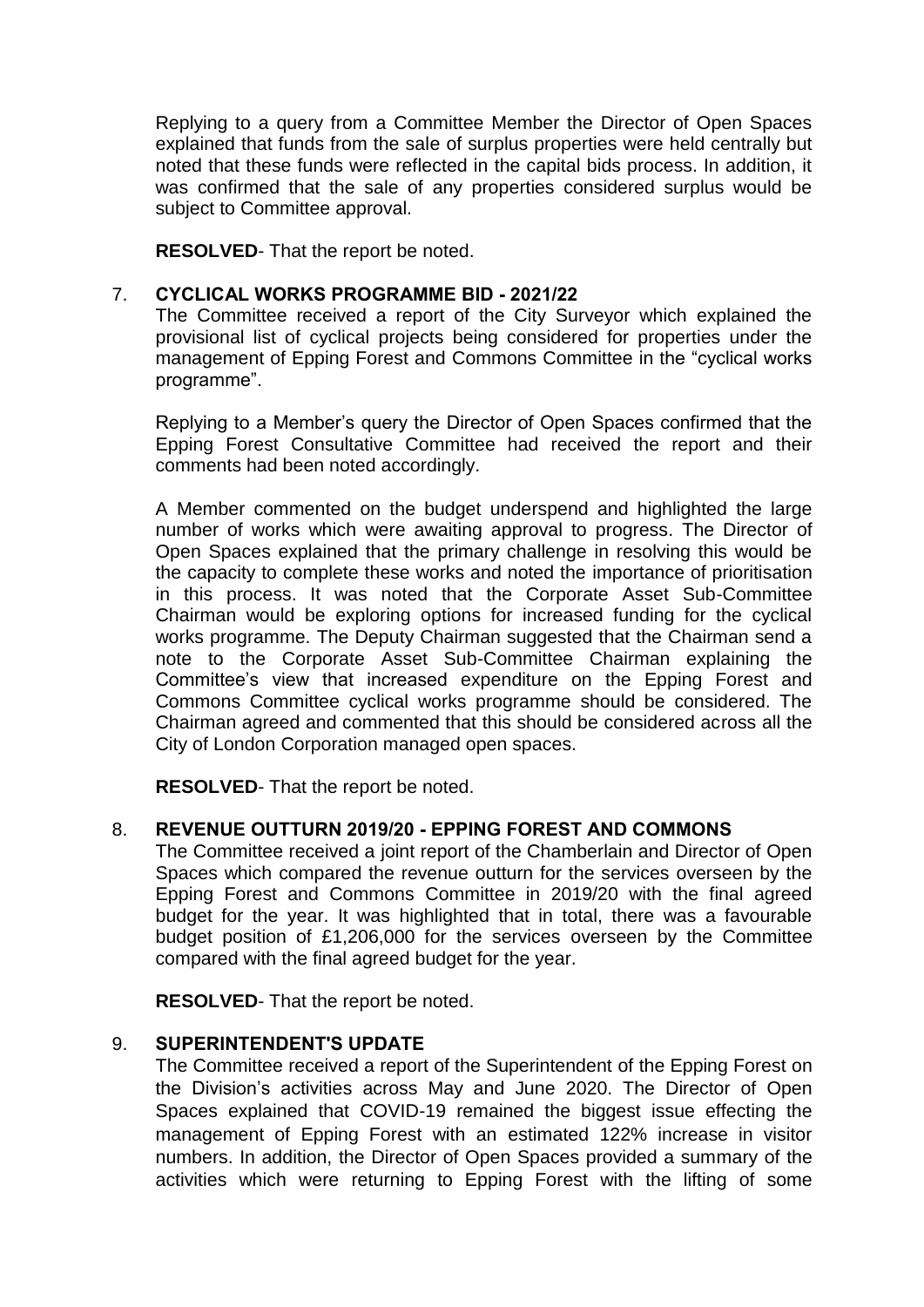lockdown restrictions including catering facilities, lake boating and some golf courses.

The Committee discussed the issue of rough sleepers within Epping Forest. It was noted that the Policy Chair was in discussions with the Mayor of London regarding possible policies for reducing rough sleeping across London and, therefore, should be kept informed of the issues relating to rough sleeping in Epping Forest.

Replying Member's question, the Director of Open Spaces explained that fly tipping instances in the Forest during the period were considerably in excess of pre-COVID-19 trends, noting that it was a significant long-term issue. The Chairman commented that this was a matter which he and the Chairman of the Open Spaces & City Gardens Committee were keen to tackle using a corporate approach across all the City of London Corporation managed open spaces. Following a request from the Deputy Chairman the Director of Open Spaces confirmed that the contacting of local Members of Parliament, to highlight the costs of fly tipping to the management of the open spaces, would be considered accordingly.

The Director of Open Spaces highlighted a petition from residents local to the Forest calling on the City of London Corporation to do more to prevent antisocial behaviour. Further to this it was noted that the City of London Corporation would be exploring options for increased engagement with schemes to mitigate issues caused by increased social gatherings in public open spaces. The Chairman commented that is was important to gauge the efficacy of these schemes before committing City of London Corporation funds. Furthermore, it was suggested that these costs be incorporated into any correspondence with local Members of Parliament.

**RESOLVED**- That the report be noted.

## 10. **LOCAL PLANS UPDATE: GREEN INFRASTRUCTURE STRATEGY CONSULTATION (SEF 18/20)**

The Committee considered a report of the Director of Open Spaces on the City of London Corporation's response to the Epping Forest District Council's Green & Blue Infrastructure Strategy. The Director of Open Spaces highlighted that had been a discussion at length at the Epping Forest Consultative Committee on the 24<sup>th</sup> of June where Committee members discussed the issue and agreed that the letter, attached at appendix 4, be circulated to Consultative Committee. In addition the Director of Open Spaces provided a summary of the effects the Epping Forest District Council's Local Plan could cause on the ecology of the Forest, including the proposed methodology for mitigating these, and the consultation process that Officers were engaging in with the London Borough of Waltham Forest and Greater London Authority.

It was noted by a member of the Committee that it was vital the City of London Corporation had a fully developed SANGS strategy before the local authority housing is completed and commented that the strategy should be in an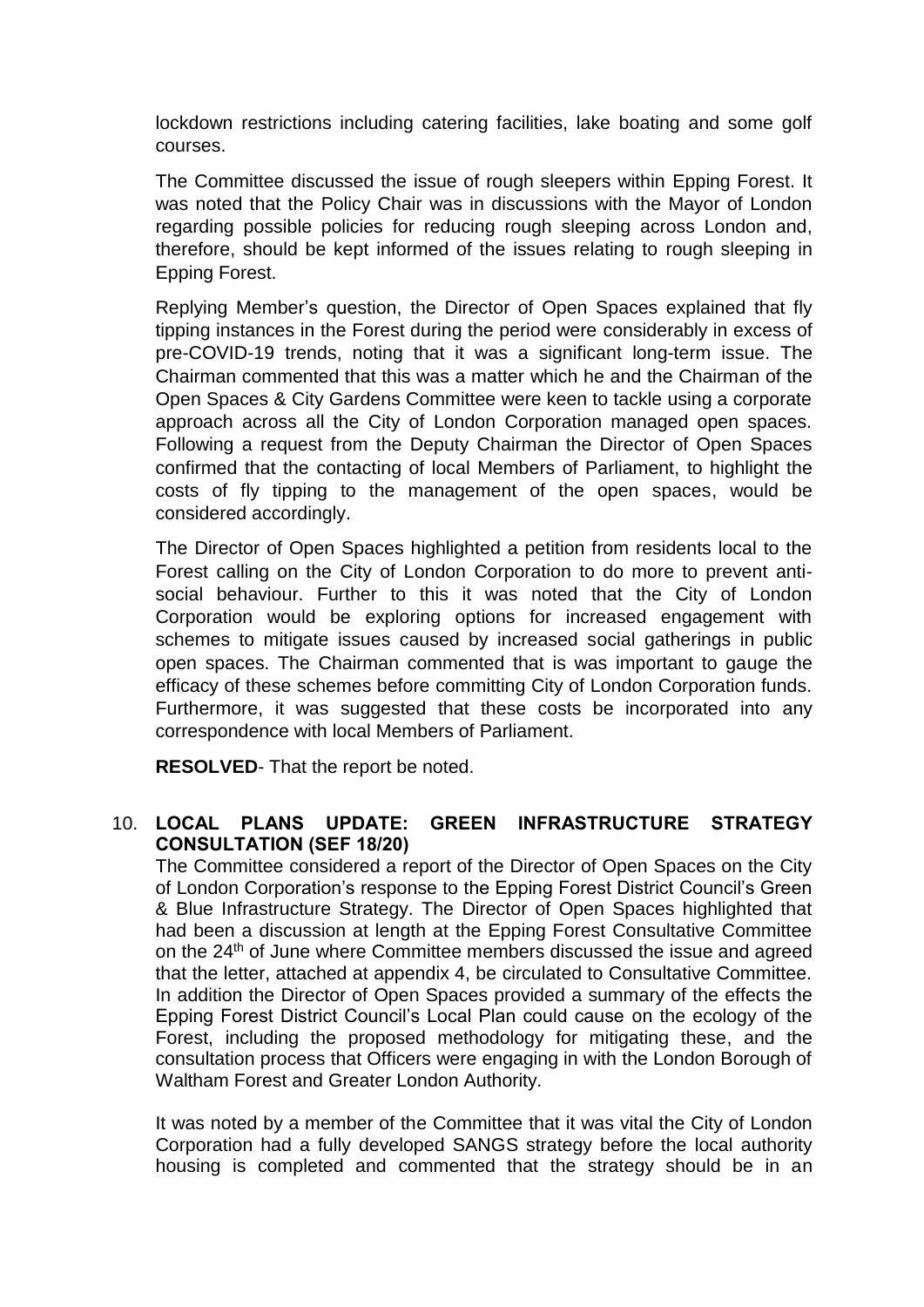appropriately developed position before engaging with the relevant local authorities. The Director of Open Spaces replied by explaining that a number of different options for the SANGS strategy were being discussed with consultants, with a report being presented for the Committee's approval in due course.

Replying to a query from Member the Director of Open Spaces explained that there was a lack of clarity regarding the governance of the Green Infrastructure Strategy from the Epping Forest District Council but that once confirmed that this had been provided the appropriate method for Member involvement would be explored.

Responding to a Member's question on the financing of SANGS-related activities untaken by the City of London Corporation the Director of Open Spaces confirmed a tariff system for developers will be required to fund these measures.

The Chairman requested that a timeline be produced to demonstrate progress on this process and stressed the importance of reaching a satisfactory conclusion.

#### **RESOLVED**- That: -

- I. The views expressed by representatives on the Consultative Committee about the EFDC GI Strategy and to decide whether these have been appropriately incorporated into the proposed written response (Appendix 4); and
- II. Authority be delegated to the Town Clerk, in consultation with the Chairman and Deputy Chairman, to complete the proposed response letter (Appendix 4) to the Epping Forest District Council's Green & Blue Infrastructure Strategy consultation (incorporating SANGS) in line with previous representations and correspondence to the Council on these matters.

#### 11. **SUPERINTENDENT'S UPDATE**

The Committee received a report of the Director of Open Spaces which provided an update on issues across the nine sites within 'The Commons' division. The Director of Open Spaces introduced the report and highlighted the key points to the Committee including: the successful implementation of the cashless car park payment system, increased visitor numbers and issues relating to engagement with local authorities caused by the dissolution of the District Councils on 31 March and creation of the unitary Buckinghamshire Council.

It was stated by the Deputy Chairman that lessons learnt from the introduction of car parking projects across 'the Commons' should be shared with the colleagues in Epping Forest. The Director of Open Spaces confirmed that Epping Forest had liaised closely with Burnham Beeches, Hampstead Heath and the Square Mile regarding car parking schemes.

**RESOLVED-** That the report be noted.

#### 12. **EXTENSION OF EXISTING PSPOS AT BURNHAM BEECHES**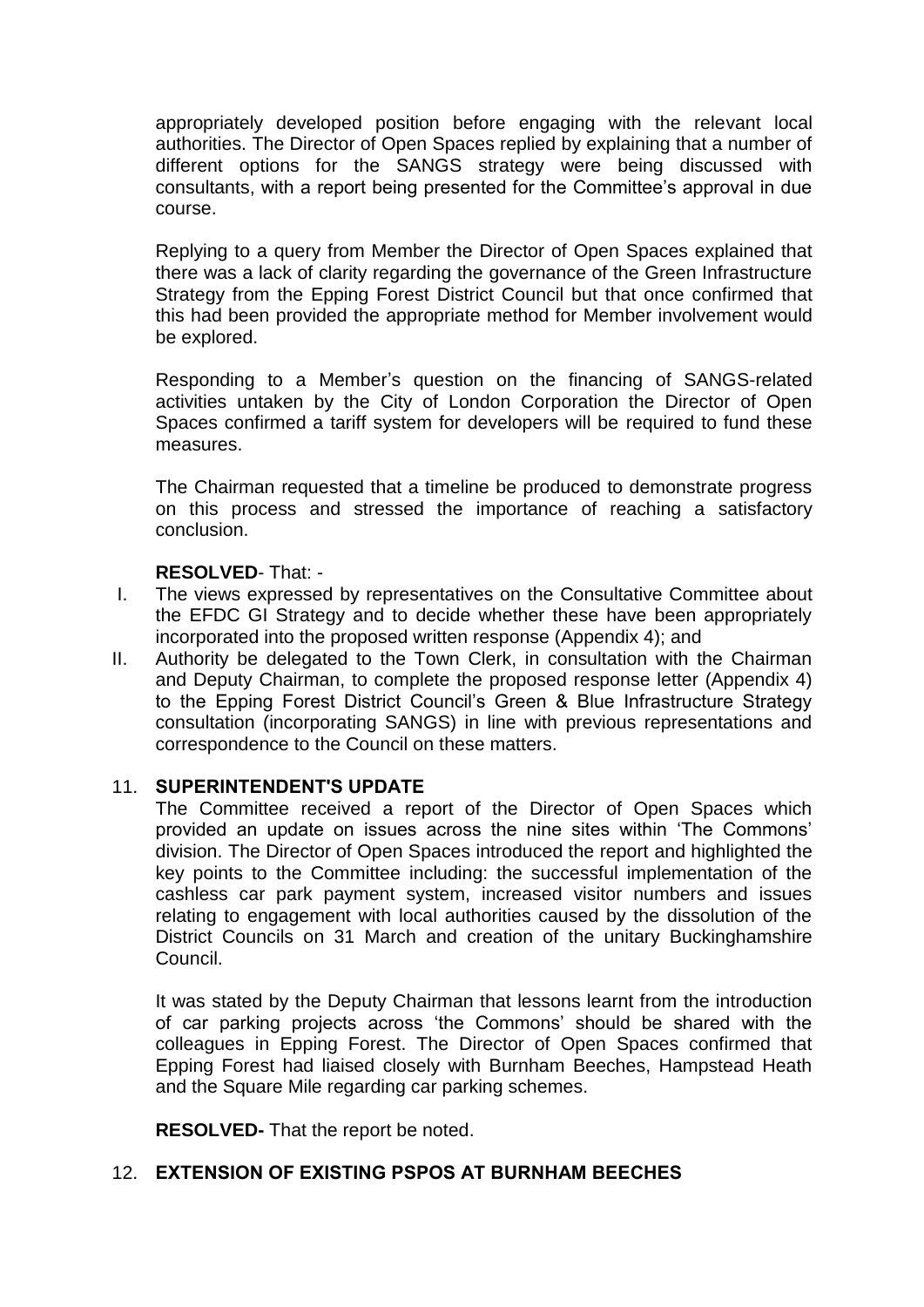The Committee considered a report of the Director of Open Spaces on the extension of existing Public Spaces Protection Orders (PSPOs) at Burnham Beeches. The Director of Open Spaces introduced the report highlighting the context of the PSPOs and the extensive consultation process which must now be undertaken.

Members agreed with the Officer recommendations, suggesting that the detrimental effects of dogs not properly controlled be highlighted to demonstrate to the public the importance of these PSPOs.

**RESOLVED**-That the Superintendent be authorised to carry out the necessary consultation, publicity and notification on the extension of the existing PSPOs at Burnham Beeches for a further three-year period from 1st December 2020.

#### 13. **QUESTIONS ON MATTERS RELATING TO THE WORK OF THE COMMITTEE**

A Committee Member highlighted a recent murder which was reported to take place in an Epping Forest car park and questioned if any lessons will be learnt from this instance. The Director of Open Spaces explained that Officers were aware of the background to this matter but due to the ongoing criminal investigation, these cannot be discussed in the public session.

## 14. **ANY OTHER BUSINESS THAT THE CHAIRMAN CONSIDERS URGENT**

There was no urgent business considered in the public session.

#### 15. **EXCLUSION OF THE PUBLIC**

**RESOLVED**: That under Section 100A (4) of the Local Government Act 1972, the public be excluded from the meeting for the following items of business on the grounds that they involve the likely disclosure of exempt information as defined in Part I of Schedule 12A of the Local Government Act.

#### 16. **NON-PUBLIC MINUTES**

The Committee considered the draft non-public minutes of the last meeting of the Epping Forest and Commons Committee held on the 20<sup>th</sup> of May 2020.

**RESOLVED**- That the non-public minutes of the Epping Forest and Commons Committee held on the 20<sup>th</sup> of May 2020 be approved as an accurate record.

#### 17. **SEF 19-20 FARM BUSINESS TENANCY REVIEWS NON-PUBLIC**

The Committee considered a report of the Director of Open Spaces regarding the Farm Business Tenancy reviews at Netherhouse and Copped Hall North.

**RESOLVED**- That the report be agreed.

18. **OFFERING OF OPEN SPACES AND HRA ASSETS FOR THE HOUSING OF MOBILE AND WIRELESS EQUIPMENT**

The Committee noted that the report was withdrawn.

## 19. **NON-PUBLIC QUESTIONS ON MATTERS RELATING TO THE WORK OF THE COMMITTEE**